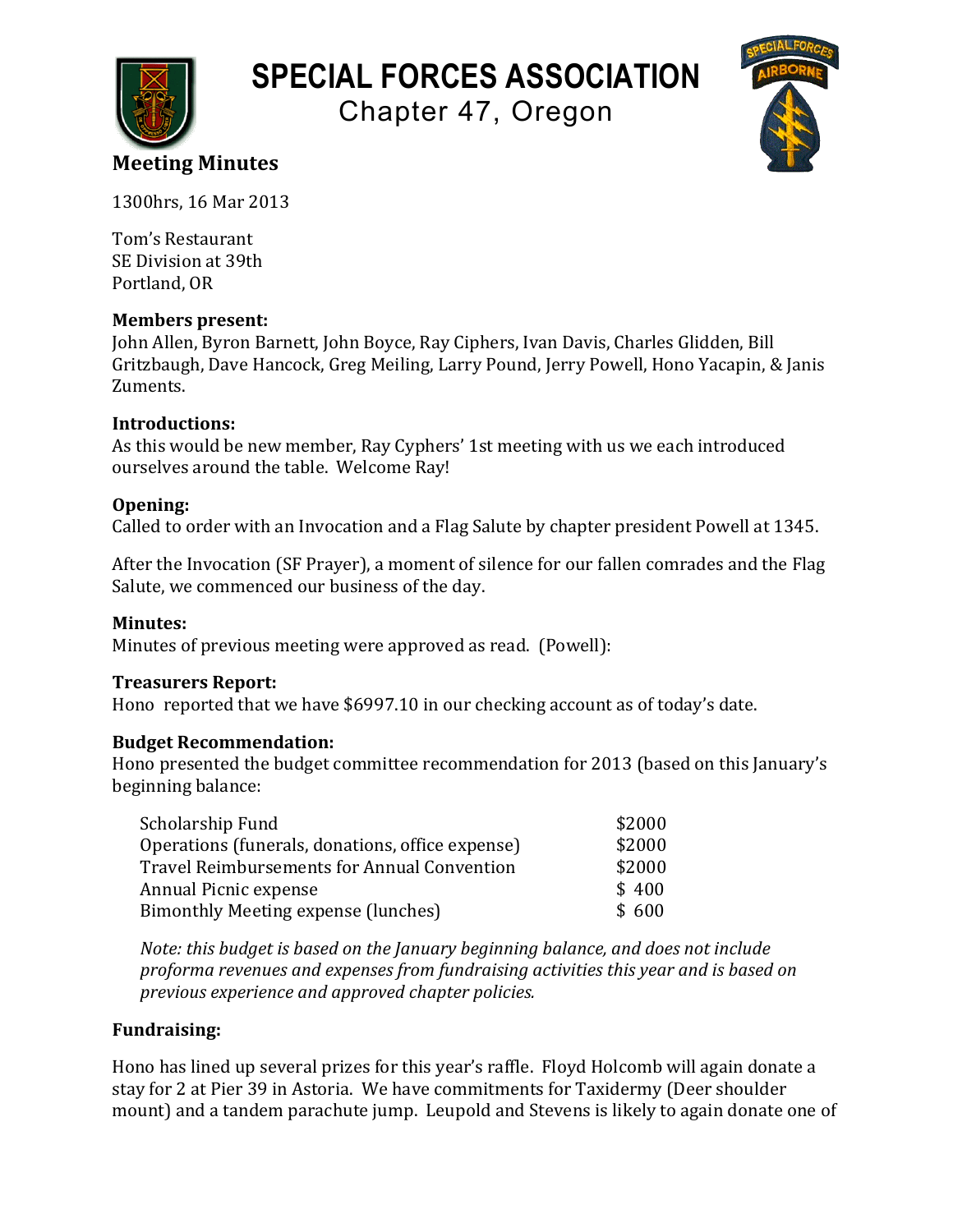their high-end shooting optics. Bill Gritzbaugh will ask for another donation from Gerber knives.

There was considerable discussion about selecting a Grand Prize. We have had a warm reception for the kind of collectable weapons we've offered in the past, and the consensus seemed to be that we should continue that theme. An issue that has recently developed is that military/military appearing weapons are a hot thing on the market and scarce resources have created some long waiting lists and uncertain delivery. Hono proposed  $\&$ recommended the SGP-QCB (gas piston-quick change barrel) in 5.56mm or 7.62mm (NATO) made by TNW Firearms, an Oregon gunsmith with whom we have a long standing relationship.

John Boyce moved, John Allen seconded, that Hono get reassurance from TNW Firearms for a firm delivery date so that there in no question we have a weapon ready to present to the raffle winner. Hono is authorized to commit to purchase with those conditions.

# **Old Business:**

# **AAR** on Norm Doney's funeral:

CSM Norm Doney, retired, died February 20th and was interred in Hammond, Oregon at "Soldiers Cemetery", the Cemetery of the decommissioned Ft Stevens (A Coastal Artillery emplacement) on February 28th.

Hono Yacopin, Janis Zuments, Jerry Powell, Allen, Jim Day, Joe Amicarella and Dave Hancock went down from Chapter 47. Dennis McVey, and Bruce Kuhlman were with Norm in Delta Projects and Ken Snyder came down from Washington. All had been with Norm in Delta Proj. and had heard of the funeral through SOA. Floyd Holcom read Norm's Eulogy at the Cemetery.

"Soldiers Cemetery" at Ft Stevens is pretty small, maybe four or five acres. It's a pretty and tranquil place. The funeral couldn't have gone better. The sun came out as the hearse pulled up. We actually had arrived while the funeral detail from the 1st was rehearsing (in the rain) and had a chance to talk with the NCOIC, (SGM Werhane), the pall bearers and the rifle squad, the 1st Group Chaplain, (MAJ Rice), and the 1st Group PIO, (SSG Aubrey).

MAJ Rice's office procured pipers from the Tacoma area, The ceremony went off without a hitch (save an anxious moment when a pallbearer slipped on the slippery grass and nearly sent himself and CSM Doney into the grave).

The reception was at the American Legion Hall in Astoria. Toasting was coordinated with the American Legion's bartender charging the glasses. The Legion 'Auxiliary" put out a fine buffet spread and everyone relaxed a bit.

We owe a tip of the beret to Floyd, and a letter of thanks to 1st Group HQ.

# **DMOR Nomination:**

It came up in discussion with Werhane, McVey, Kuhlman and Day at Norm's reception that Norm had not been nominated for the "Distinguished Member of the Regiment" award in